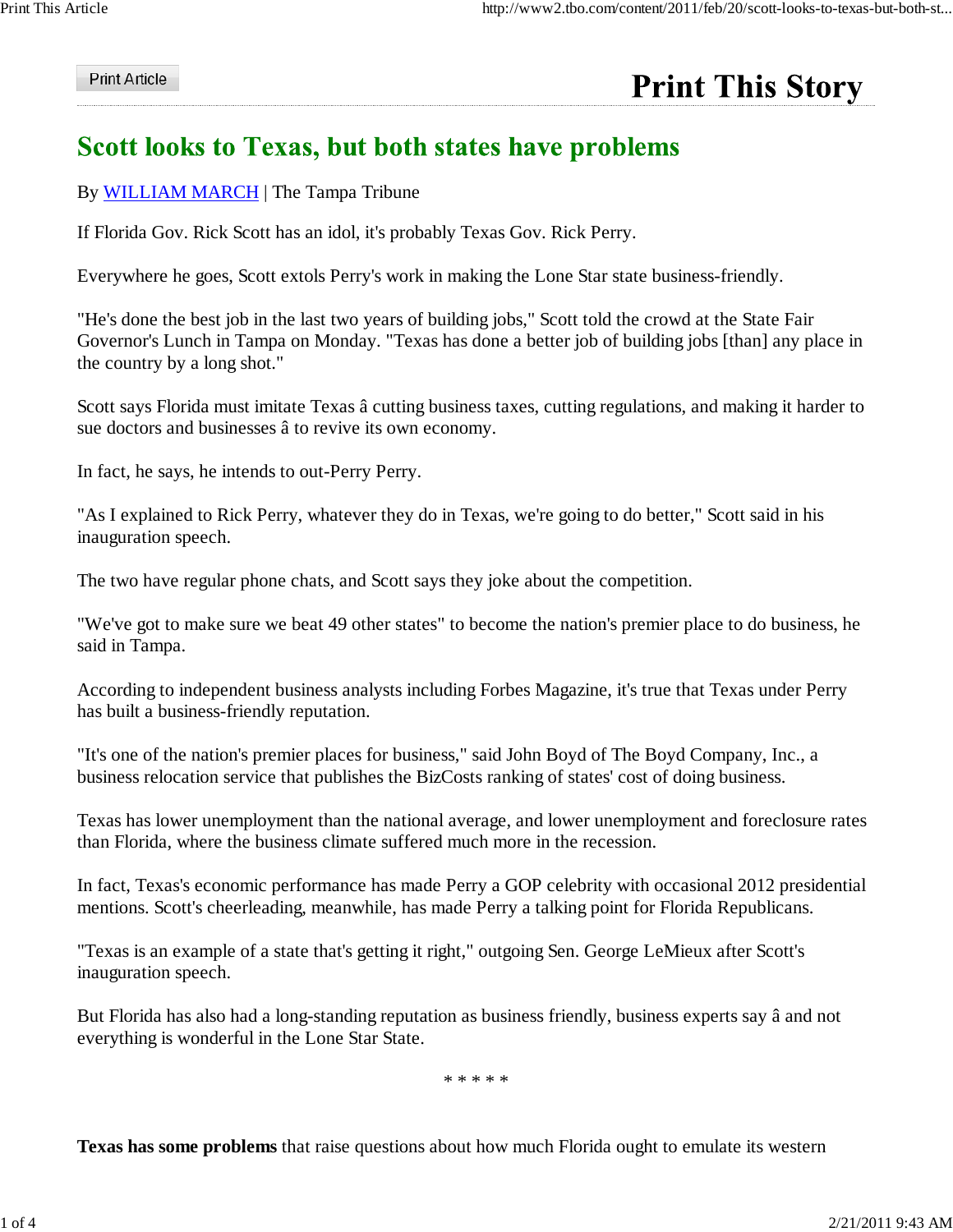competitor.

Florida, for example, faces a \$3.6 billion-plus state budget deficit for 2012. Scott says that calls for slashing business taxes, education spending and environmental protections.

But Texas's pending state budget gap, \$13.4 billion, dwarfs Florida's, according to a study by the Center on Budget and Policy Priorities.

As a percentage of their 2011 budgets, the Center said, Florida's deficit is less than half the size of Texas's.

As of December, Florida had the third-worst unemployment rate in the nation, at 12 percent, and it had the nation's 3rd worse foreclosure rate for 2010, according to RealtyTrac.

Texas's 8.3 percent jobless rate was better than most, and its foreclosure rate 29th worst -- both better than Florida, but worse than some states with higher taxes and stricter business regulations.

Meanwhile, Texas was also No. 1 in the nation in food stamp recipients, averaging 3.5 million during 2010, while Florida, with almost as large a population, was fourth with 2.6 million.

According to figures compiled by the Kaiser Family Foundation, Texas in 2010 was also:

•Fifth in the nation in the percentage of its population at "near-poverty" income levels â less than 139 percent of federal poverty level -- while Florida was 18th.

•Fourth in its incarceration rate, while Florida was seventh.

•33rd in median annual income while Florida was lower, but not much, at 38th.

Boyd, the BizCosts publisher, said Florida has long enjoyed a reputation as favorable to business.

"The issue that concerns business in recent years has to do with Florida's spending and budget problems, and the concern that the budget will be paid for on the backs of the business community," he said.

Texas is one of six states with no corporate income tax, a factor in competition with Florida, Boyd said.

But Florida's 5.5 percent rate is among the lowest of states that do have corporate taxes â only six taxing states are lower.

Meanwhile, the Tax Foundation has ranked Florida consistently better than Texas in its business tax climate for several years.

For 2011, it said Florida had the nation's 5th-best business tax climate and Texas the 13th, considering property, sales and income taxes as well as corporate taxes.

Scott nonetheless proposes cutting the corporate tax rate to 3 percent this year, and end it completely by 2018.

\* \* \* \* \*

**Much of the difference between** the two states arises simply because Texas is an oil state, said Elizabeth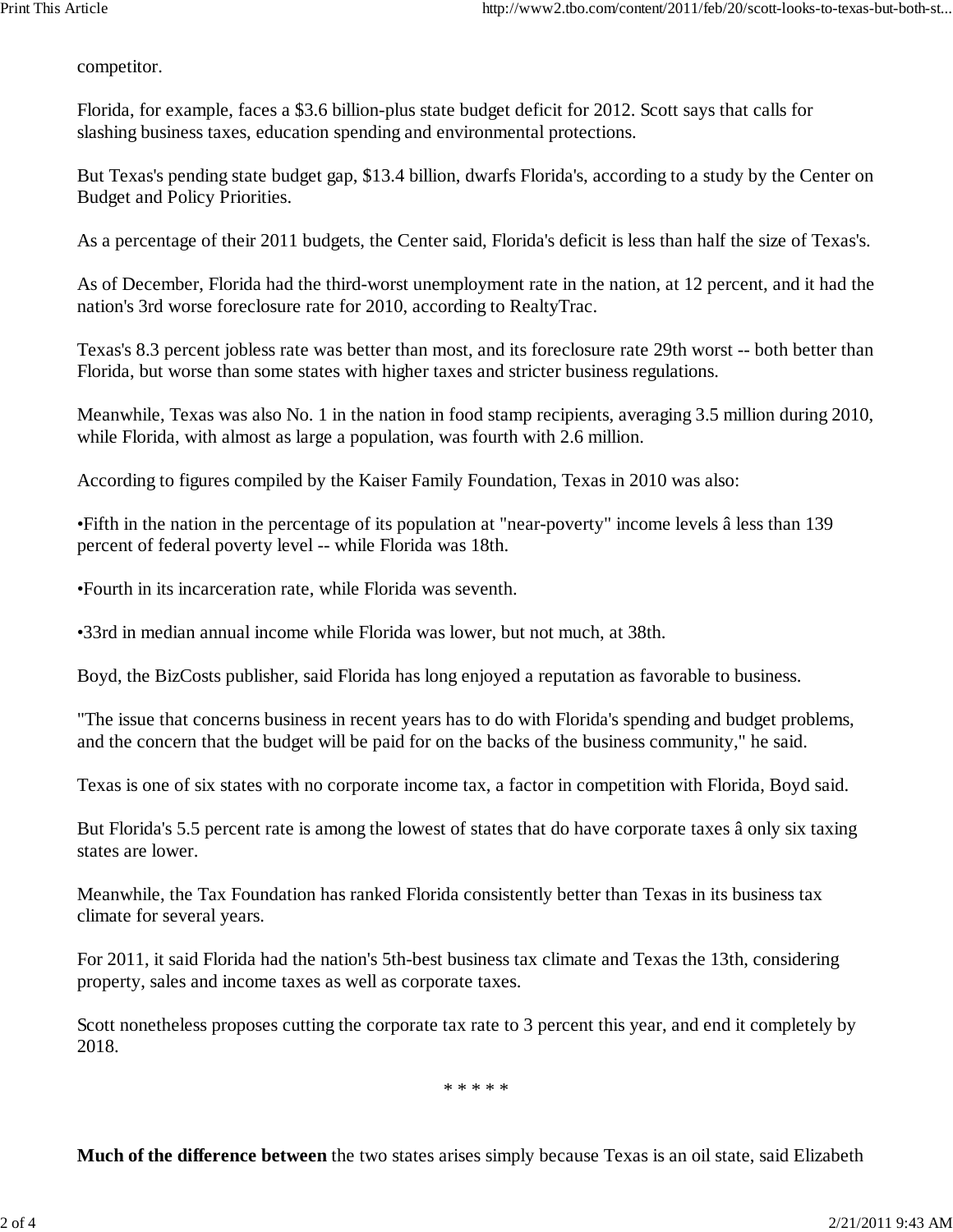McNichol of the Center on Budget and Policy Priorities.

In the recession, she said, "Florida was hit early and hard" because of its dependence on real estate development and tourism.

"Texas was insulated at the start of the recession because oil prices were high," she said. "That insulation has been worn thin, and now their revenues are not enough."

One of the most often-cited rankings of business climates in states comes from Forbes magazine, which annually looks at six categories, ranging from costs of doing business to quality of life.

Those rankings show Florida and Texas nearly equal in 2008, before the full force of the recession hit â Florida ranked 8th overall and Texas 9th.

By 2010, however, Florida had dropped to 26th, while Texas inched up to 7th.

The biggest change came in categories reflecting the recession's effect on the Sunshine State's economic climate and population growth. Neither state changed much in the costs of doing business, which includes taxation, or in its regulatory burden.

Florida dropped from 1st in 2008 to 36th in 2010 in economic climate, and from 5th to 14th in availability and educational level of the labor force, a category including migration into the state.

Texas, meanwhile, moved up significantly in the economic climate category, from 11th to 2nd, and growth prospects, 4th to 1st.

\* \* \* \* \*

**In his speeches, Scott cites** a different ranking:

"The Pacific Research Institute ranks Florida's regulatory climate worse than 44 other states," he said in a November speech justifying his decision to freeze all new state regulations and slash corporate taxes for unemployment benefits.

That referred to a 2008 study, which differs not only from the Forbes' 18th-place ranking that year, but also from a study by the Mercatus Institute at George Mason University.

It ranked Florida 19th in regulatory freedom, and 22nd overall, with other categories including fiscal policy, economic freedom and personal freedom.

Scott contends his proposal to cut corporate taxes is bearing fruit already.

"Governor's tax cut plan attracts 224 jobs to Florida," says the headline on a Feb. 10 news release from his office concerning the decision of fuel cell maker Bing Energy to move from California to Tallahassee.

In the news release, however, the company's executives praise Scott's tax proposal but say they made their relocation decision before Scott took office â in part, to work with a Florida State University scientist.

Scott didn't respond to repeated requests through his press office for an interview for this story.